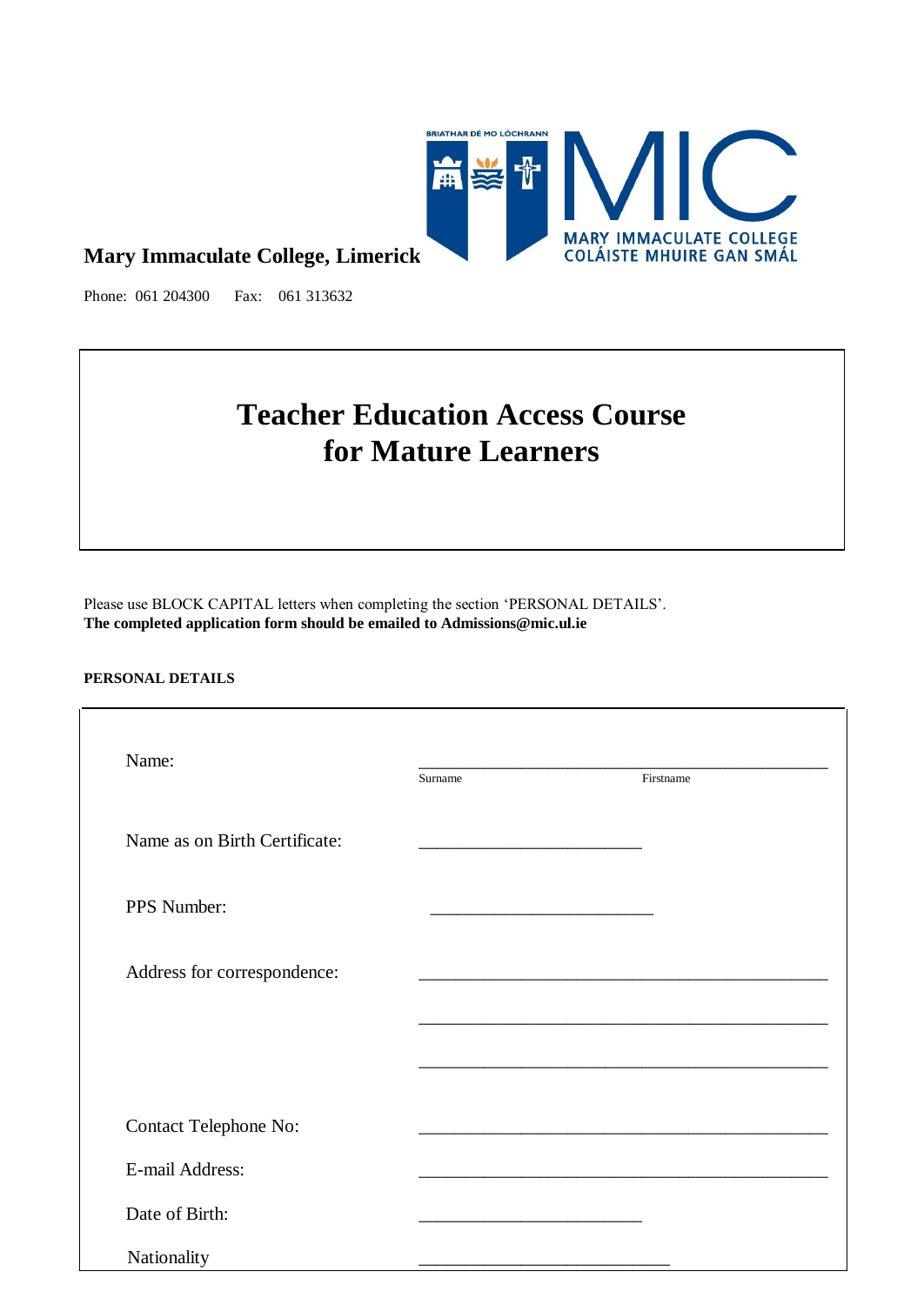## **SECOND LEVEL EDUCATION (PLEASE NOTE THAT STATE EXAMINATION RESULTS MUST BE SUPPLIED AND VERIFIED BY A MEMBER OF THE GARDA SIOCHANA OR COMMISSIONER FOR OATHS)**

|                                                | <b>Years of Study</b> |    |
|------------------------------------------------|-----------------------|----|
| <b>Names and Addresses of Schools attended</b> | from                  | to |
|                                                |                       |    |
|                                                |                       |    |
|                                                |                       |    |
|                                                |                       |    |
|                                                |                       |    |

| <b>Examinations</b> | Year of<br><b>Examination</b> | $\label{substack} \textbf{Subjects}$<br>Passed | Level | <b>Grade or</b><br><b>Mark</b> |
|---------------------|-------------------------------|------------------------------------------------|-------|--------------------------------|
|                     |                               |                                                |       |                                |
|                     |                               |                                                |       |                                |
|                     |                               |                                                |       |                                |
|                     |                               |                                                |       |                                |

**Q. Please list Leaving Certificate Examination subjects bring taken in the current year, if applicable.**

**\_\_\_\_\_\_\_\_\_\_\_\_\_\_\_\_\_\_\_\_\_\_\_\_\_\_\_\_\_\_\_\_\_\_\_\_\_\_\_\_\_\_\_\_\_\_\_\_\_\_\_\_\_\_\_\_\_\_\_\_\_\_\_\_\_\_\_\_\_\_\_\_\_\_\_\_\_\_\_\_\_ \_\_\_\_\_\_\_\_\_\_\_\_\_\_\_\_\_\_\_\_\_\_\_\_\_\_\_\_\_\_\_\_\_\_\_\_\_\_\_\_\_\_\_\_\_\_\_\_\_\_\_\_\_\_\_\_\_\_\_\_\_\_\_\_\_\_\_\_\_\_\_\_\_\_\_\_\_\_\_\_\_**

**\_\_\_\_\_\_\_\_\_\_\_\_\_\_\_\_\_\_\_\_\_\_\_\_\_\_\_\_\_\_\_\_\_\_\_\_\_\_\_\_\_\_\_\_\_\_\_\_\_\_\_\_\_\_\_\_\_\_\_\_\_\_\_\_\_\_\_\_\_\_\_\_\_\_\_\_\_\_\_\_\_**

**\_\_\_\_\_\_\_\_\_\_\_\_\_\_\_\_\_\_\_\_\_\_\_\_\_\_\_\_\_\_\_\_\_\_\_\_\_\_\_\_\_\_\_\_\_\_\_\_\_\_\_\_\_\_\_\_\_\_\_\_\_\_\_\_\_\_\_\_\_\_\_\_\_\_\_\_\_\_\_\_\_**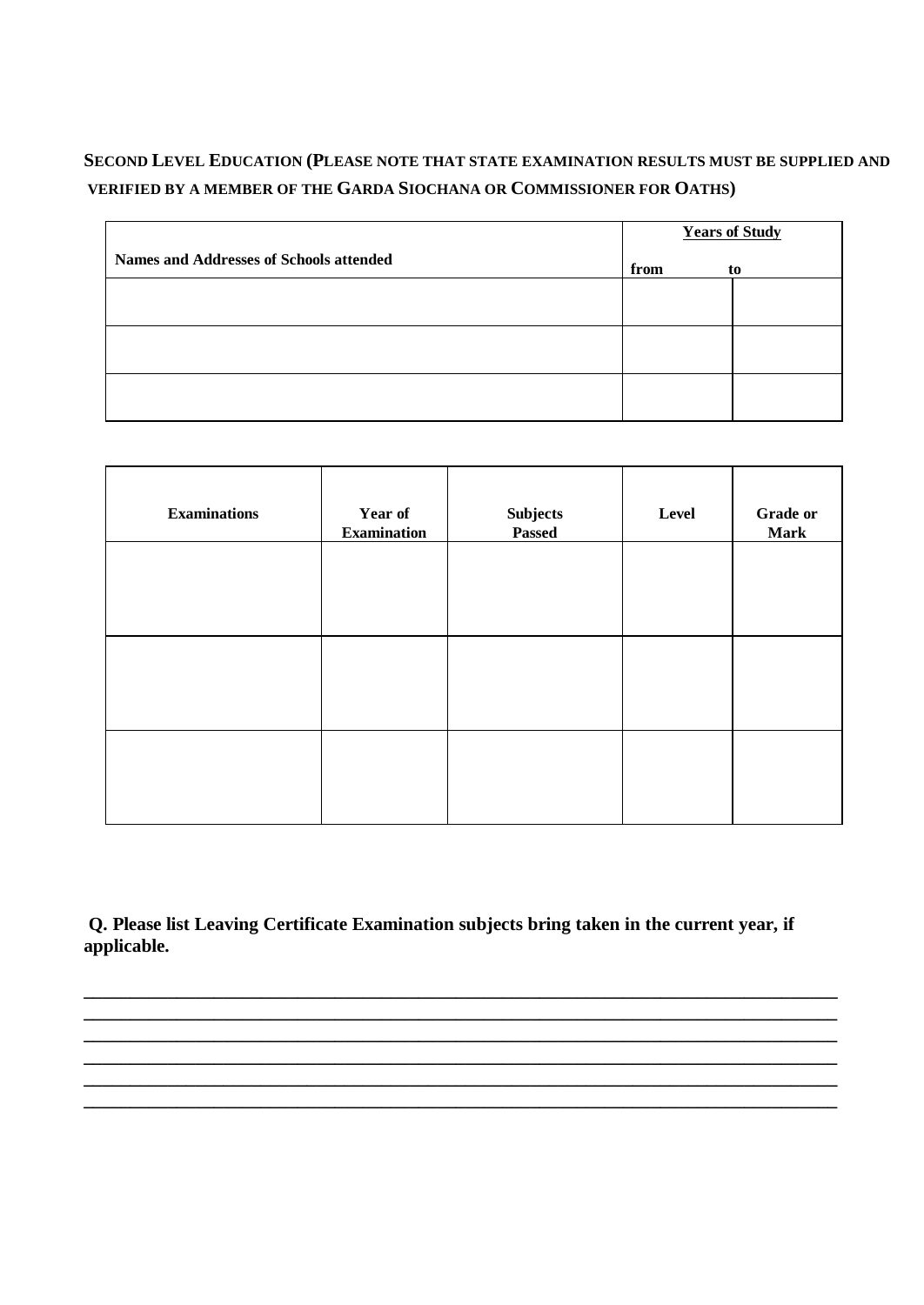## **Q. Have you had the opportunity to attend a course following second level education?**

 $Yes \t\tightharpoonup$  $No \t —$ 

If YES please give details in the next section

### **PREVIOUS COURSES ATTENDED**

| Name of<br><b>Centre/Institution</b><br><b>Attended</b> | <b>Course Title</b> | <b>Duration</b> | Full time /<br>Part-time | Qualification<br>(if awarded) |
|---------------------------------------------------------|---------------------|-----------------|--------------------------|-------------------------------|
|                                                         |                     |                 |                          |                               |
|                                                         |                     |                 |                          |                               |
|                                                         |                     |                 |                          |                               |

### **Motivation**

Why do you wish to take this course?

What are your aspirations with reference to Third Level education?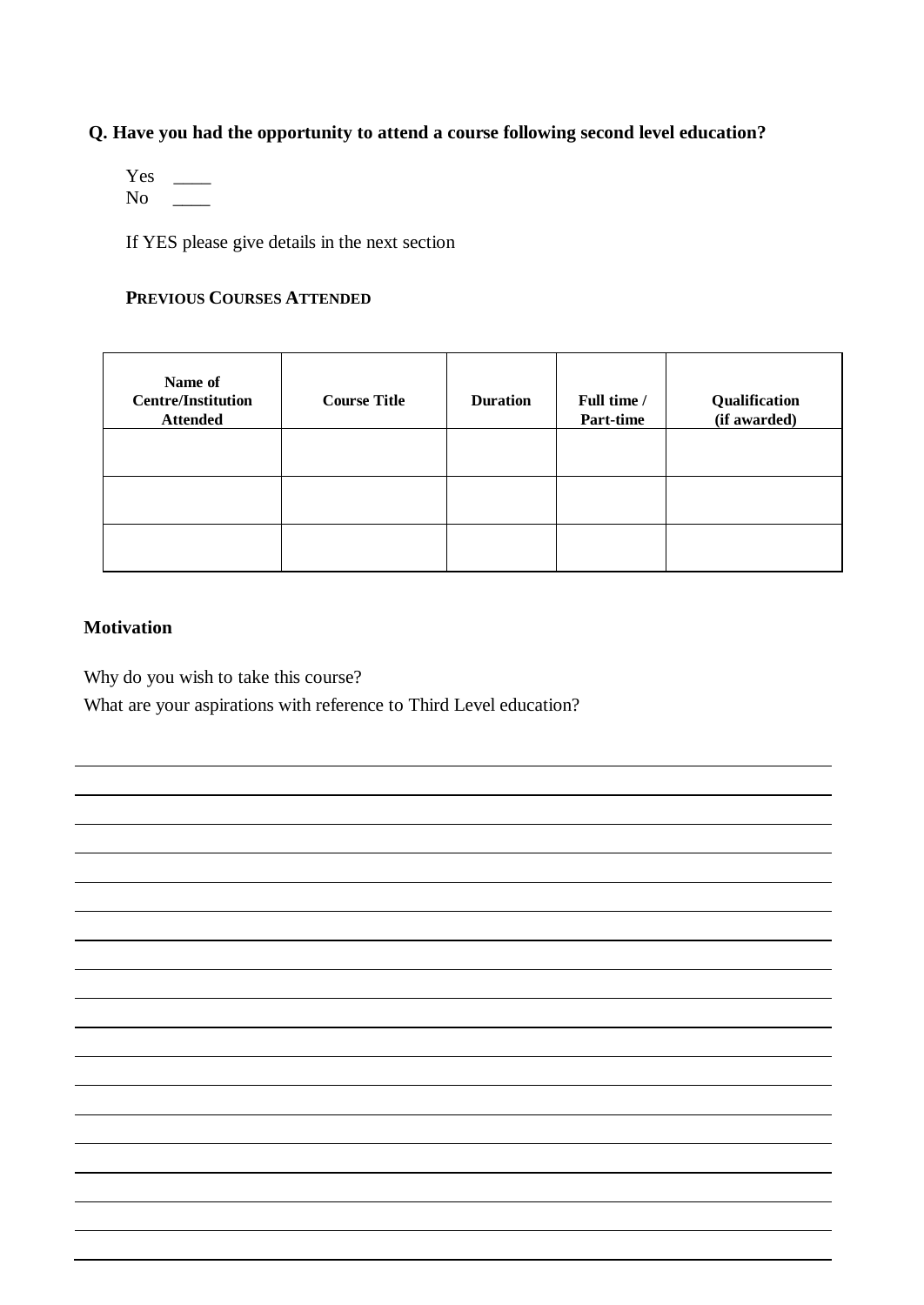**Give reasons why you should be considered for this course**

#### **SPECIAL INTERESTS**

#### **EMPLOYMENT EXPERIENCE**

## **If you have worked outside the home, please list places of employment, most recent first**

| Name & Address of Employer | from | to | <b>Nature of Duties</b> |
|----------------------------|------|----|-------------------------|
|                            |      |    |                         |
|                            |      |    |                         |
|                            |      |    |                         |
|                            |      |    |                         |
|                            |      |    |                         |
|                            |      |    |                         |
|                            |      |    |                         |
|                            |      |    |                         |